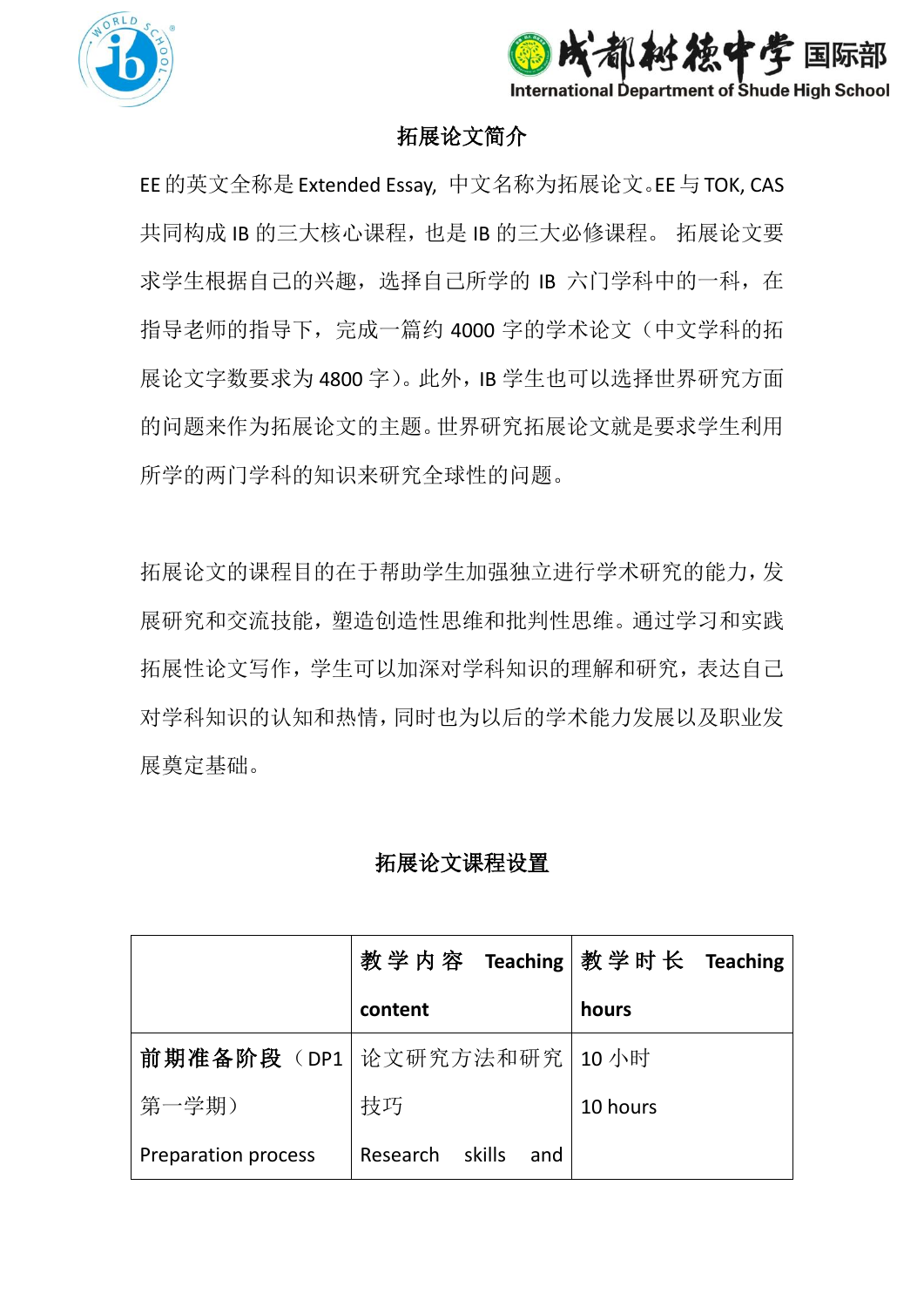

图成都秘德中学国际部

| $(1st$ term of DP1)             | research methods               |           |
|---------------------------------|--------------------------------|-----------|
|                                 | 选题方法及注意事项                      |           |
|                                 | Notes<br>on research           |           |
|                                 | topic selection                |           |
|                                 | 论文写作做注方式                       |           |
|                                 | Documentation                  |           |
| 导师辅导写作阶段                        | 初稿写作;                          | 3-5 小时    |
| (DP1 第二学期与                      | $1st$ draft writing            | 3-5 hours |
| DP2 第一学期)                       | 终稿修订;                          |           |
| Supervision process             | <b>Edition for final draft</b> |           |
| $(2^{nd}$ term of DP1+ $1^{st}$ | 拓展论文答辩。                        |           |
| term of DP2)                    | Viva Voce                      |           |
|                                 |                                |           |

## 拓展论文评分标准:

| 评分标准            | 分值             | 总分 |
|-----------------|----------------|----|
| 研究问题            | $\overline{2}$ |    |
| 简介              | $\overline{2}$ |    |
| 调查研究            | 4              |    |
| 对研究问题的认识和理<br>解 | 4              | 36 |
| 论据的充分程度         | 4              |    |
| 分析和评估技巧的应用      | 4              |    |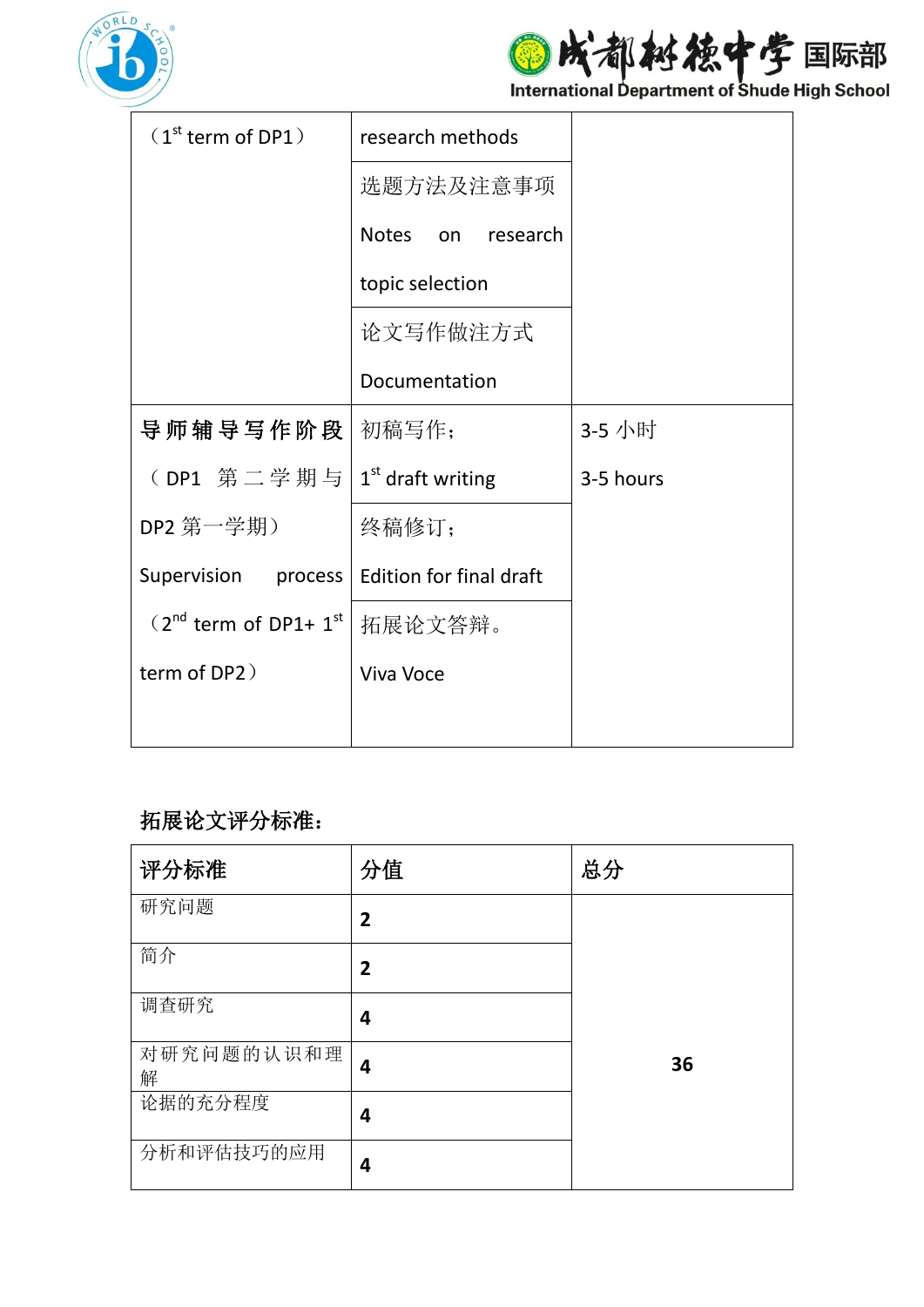

际部

**International Department of Shude High School** 

| 语言表达   | 4              |  |
|--------|----------------|--|
| 结论     | $\overline{2}$ |  |
| 格式     | 4              |  |
| 摘要     | $\overline{2}$ |  |
| 深度和原创性 | 4              |  |

| 等级           | A                      | р<br>≖                                     | ◡                              | ∸        | ┳<br><b>.</b> |
|--------------|------------------------|--------------------------------------------|--------------------------------|----------|---------------|
| 分值区间<br>27 I | n n<br>$\sim$<br>30-30 | າ ~<br>$\sim$<br><b>1-</b><br>ر ے-<br>' ب⊿ | $\overline{\phantom{0}}$<br>44 | 10<br>ч- | $0 - 8$       |

## 拓展论文研究问题范例:

1. 经济学:

成雅高速五一期间需求弹性如何?

To what extent are the demands of Chengdu-Yaan expressway

elastic during May Day holiday?

2. 中文:

从《聊斋志异》再思考父权社会下的女性地位

3. 英语:

How did the different styles of rock music in USA and UK between 1990 and 2000 influence their cultures? 美国和英国 1990 年到 2000 年间不同风格的摇滚乐如何影响其文 化的发展?